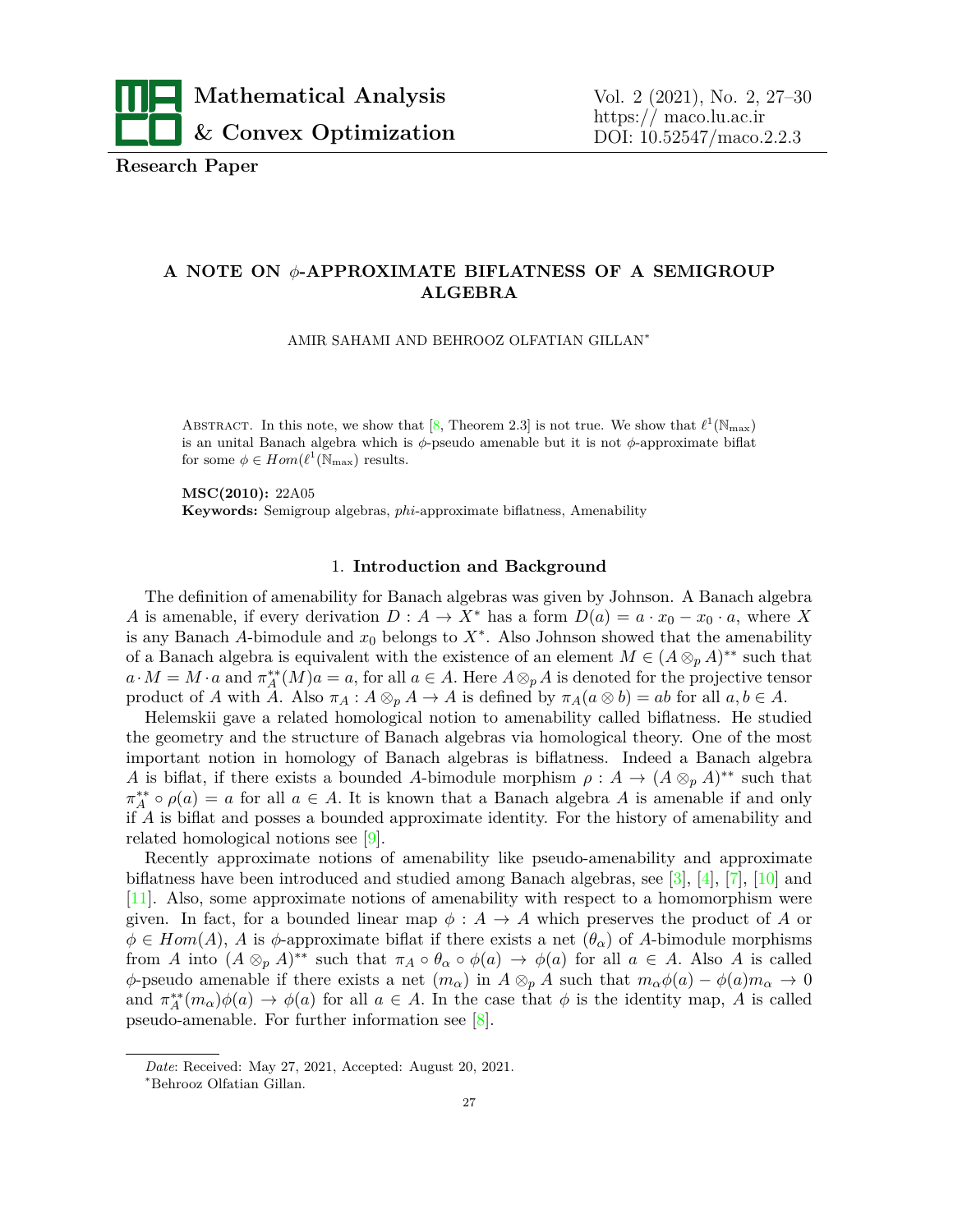In this short note, we show that [[8](#page-3-0), Theorem 2.3] is not true. We show that  $\ell^1(\mathbb{N}_{\max})$  is an unital Banach algebra which is *ϕ*-pseudo amenable but it is not *ϕ*-approximate biflat for some  $\phi \in Hom(\ell^1(\mathbb{N}_{\max}))$ .

Let *A* be a Banach algebra. The projective tensor product  $A \otimes_p A$  is a Banach *A*-bimodule by the following actions

$$
a \cdot (b \otimes c) = ab \otimes c, \qquad (b \otimes c) \cdot a = b \otimes ca, \qquad (a, b, c \in A).
$$

Let *X* and *Y* be Banach *A*-bimodules. Then the map  $T : X \rightarrow Y$  is called *A*-bimodule morphism if

$$
T(a \cdot x) = a \cdot T(x), \qquad T(x \cdot a) = T(x) \cdot a, \qquad (a \in \mathcal{A}, x \in X).
$$

## 2. **Main Results**

In this section, we give a counter example among the semigroup algebras which shows that [\[8](#page-3-0), Theorem 2.3] is not always true.

**Example 2.1.** Suppose that  $S = N_{\text{max}}$ . That is the semigroup N which is equipped to the operation max. Clearly, the related semigroup algebra  $\ell^1(S)$  is a unital Banach algebra with unit  $\delta_1$ . Here we put  $\phi = id_{\ell^1(S)} \in Hom(\ell^1(S))$ . We show that  $\ell^1(S)$  is an unital  $\phi$ -pseudo amenable Banach algebra which is not *ϕ*-approximate biflat.

To see this, it is known that  $\ell^1(S)$  is approximately amenable [\[6,](#page-3-7) Example 4.6]. Since  $\ell^1(S)$  is unital, so by [\[7,](#page-3-4) Proposition 3.2],  $\ell^1(S)$  is pseudo-amenable. Thus  $\ell^1(S)$  is  $\phi$ -pseudo amenable. Now we conversely suppose that  $\ell^1(S)$  is  $\phi = id_{\ell^1(S)}$ -approximate biflat. Thus there exists a net of  $\ell^1(S)$ -bimodule morphisms  $\theta_\alpha: \ell^1(S) \to \ell^1(S) \otimes_p \ell^1(S)$  such that  $\pi_{\ell^1(S)}^{**} \circ$  $\theta_{\alpha} \circ id_{\ell^1(S)}(a) \to a$  for all  $a \in \ell^1(S)$ . Set  $m_{\alpha} = \theta_{\alpha}(\delta_1) \in (\ell^1(S) \otimes_{\mathfrak{p}} \ell^1(S))^{**}$ . Clearly

$$
a \cdot m_{\alpha} = a \cdot \theta_{\alpha} = \theta_{\alpha}(a\delta_1) = \theta_{\alpha}(\delta_1 a) = \theta_{\alpha}(\delta_1) \cdot a = m_{\alpha} \cdot a
$$

and

$$
\pi_{\ell^1(S)}^{**}(m_\alpha)a = \pi_{\ell^1(S)}^{**} \circ \theta_\alpha(\delta_1)a \to \delta_1 a = a,
$$

for all  $a \in \ell^1(S)$ . Now by [[5](#page-3-8), Lemma 1.7] it is known that there exists a bounded linear map

$$
\psi : \ell^1(S)^{**} \otimes_p \ell^1(S)^{**} \to (\ell^1(S) \otimes_p \ell^1(S))^{**}
$$

such that

(i) 
$$
\psi(a \otimes b) = a \otimes b
$$
  
\n(ii)  $a \cdot \psi(m) = \psi(a \cdot m), \psi(m \cdot a) = \psi(m) \cdot a$   
\n(iii)  $\pi_{\ell^1(S)}^{**}(\psi(m)) = \pi_{\ell^1(S)^{**}}(m),$ 

for all  $a, b \in \ell^1(S)$  and  $m \in \ell^1(S) \otimes_p \ell^1(S)$ . Define  $M_\alpha = \psi(\pi_{\ell^1(S)}^{**}(m_\alpha) \otimes \delta_1) - m_\alpha$ . Then we have

$$
\pi_{\ell^1(S)}^{**}(M_{\alpha}) = \pi_{\ell^1(S)}^{**}(\psi(\pi_{\ell^1(S)}^{**}(m_{\alpha}) \otimes \delta_1) - m_{\alpha}) = \pi_{\ell^1(S)}^{**}(\psi(\pi_{\ell^1(S)}^{**}(m_{\alpha}) \otimes \delta_1)) - \pi_{\ell^1(S)}^{**}(m_{\alpha})
$$
  
=  $\pi_{\ell^1(S)^{**}}^{**}(\pi_{\ell^1(S)}^{**}(m_{\alpha}) \otimes \delta_1) - \pi_{\ell^1(S)}^{**}(m_{\alpha})$   
= 0.

Thus  $M_{\alpha}$  is a net in ker<sup>\*\*</sup>  $\pi_{\ell^1(S)}$ . On the other hand, since  $\ell^1(S)$  has a unit,  $\pi_{\ell^1(S)}$  is surjective. By applying  $[1, A.3.48]$  $[1, A.3.48]$  $[1, A.3.48]$ , we have

$$
\overline{\ker \pi_{\ell^1(S)}}^{w^*} = (\ker \pi_{\ell^1(S)})^{**} = \ker \pi_{\ell^1(S)}^{**}.
$$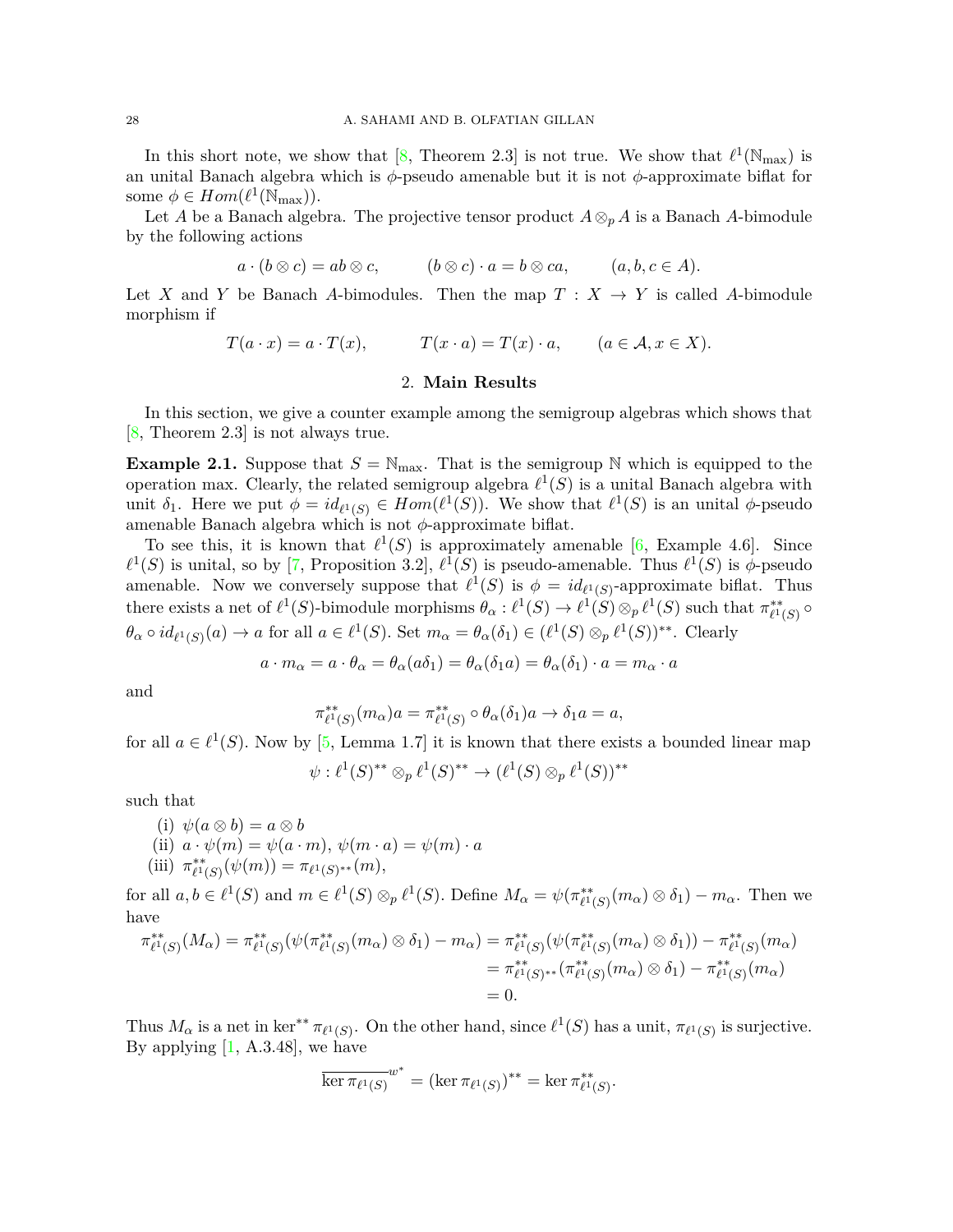We know that ker  $\pi_{\ell^1(S)}$  is a closed ideal of  $\ell^1(S) \otimes_p \ell^1(S)^{op}$ , where  $\ell^1(S)^{op}$  is denoted for the reverse semigroup algebra. Suppose that  $v = \sum_i a_i \otimes b_i \in \ker \pi_{\ell^1(S)}$ , where  $a_i$  and  $b_i$  belong to  $\ell^1(S)$ . Now

$$
v \cdot M_{\alpha} = \sum_{i} a_{i} \otimes b_{i} \cdot (\psi(\pi_{\ell^{1}(S)}^{**}(m_{\alpha}) \otimes \delta_{1}) - m_{\alpha})
$$
  
\n
$$
= \sum_{i} a_{i} \otimes b_{i} \cdot (\psi(\pi_{\ell^{1}(S)}^{**}(m_{\alpha}) \otimes \delta_{1})) - \sum_{i} a_{i} \otimes b_{i} \cdot m_{\alpha}
$$
  
\n
$$
= \sum_{i} a_{i} \otimes b_{i} \cdot (\psi(\pi_{\ell^{1}(S)}^{**}(m_{\alpha}) \otimes \delta_{1})) - \sum_{i} a_{i} \cdot m_{\alpha} \cdot b_{i}
$$
  
\n
$$
\sum_{i} a_{i} \otimes b_{i} \cdot (\psi(\pi_{\ell^{1}(S)}^{**}(m_{\alpha}) \otimes \delta_{1})) - m_{\alpha} \cdot \sum_{i} a_{i}b_{i}
$$
  
\n
$$
= \sum_{i} a_{i} \otimes b_{i} \cdot (\psi(\pi_{\ell^{1}(S)}^{**}(m_{\alpha}) \otimes \delta_{1})) - 0.
$$

Let  $g \in \ker \pi_{\ell^1(S)}^{**}$ . Then we can find a net  $(g_\beta)$  in  $\ker \pi_{\ell^1(S)}$  such that  $g_\beta \stackrel{w^*}{\longrightarrow} g$ . Applying above considerations,

$$
gM_{\alpha} = (w^* - \lim g_{\beta})M_{\alpha} = w^* - \lim g_{\beta}\psi(\pi_{\ell^1(S)}^{**}(m_{\alpha}) \otimes \delta_1)
$$
  
= 
$$
(w^* - \lim g_{\beta})\psi(\pi_{\ell^1(S)}^{**}(m_{\alpha}) \otimes \delta_1).
$$

We know that  $\pi_{\ell^1(S)}^{**}(m_\alpha) = \pi_{\ell^1(S)}^{**}(m_\alpha)\delta_1 \to \delta_1$ . So

$$
\psi(\pi^{**}_{\ell^1(S)}(m_\alpha)\otimes \delta_1)=\psi(\delta_1\otimes \delta_1)=\delta_1\otimes \delta_1.
$$

Thus

$$
\lim_{\alpha} \sup_{g} ||gM_{\alpha} - g|| = \lim_{\alpha} \sup_{g} ||g\psi(\pi_{\ell^1(S)}^{**}(m_{\alpha}) \otimes \delta_1) - g||
$$
  

$$
\leq \lim_{\alpha} \sup_{g} ||g|| ||\psi(\pi_{\ell^1(S)}^{**}(m_{\alpha}) \otimes \delta_1) - \delta_1 \otimes \delta_1|| = 0,
$$

here the supremum takes place over

$$
ball(\ker \pi_{\ell^1(S)}^{**}) = \{ x \in \ker \pi_{\ell^1(S)}^{**} |||x|| \le 1 \}.
$$

It gives that the mapping of right multiplication by  $M_{\alpha}$ , say  $R_{M_{\alpha}}$  converges to  $id_{\text{ker }\pi_{\ell^1(S)}^{**}}$ with respect to the norm topology on *ball*(ker  $\pi^{**}_{\ell^1(S)}$ ). Hence for some  $\alpha$ ,  $R_{M_\alpha}$  is invertible. So using surjectivity of  $R_{M_\alpha}$  we can find that  $\Gamma \in \ker \pi_{\ell^1(S)}^{**}$  such that  $\Gamma M_\alpha = M_\alpha$ . Thus for all  $f \in \ker \pi_{\ell^1(S)}^{**}$ , we have

$$
(f\Gamma - f)M_{\alpha} = f\Gamma M_{\alpha} - fM_{\alpha} = 0.
$$